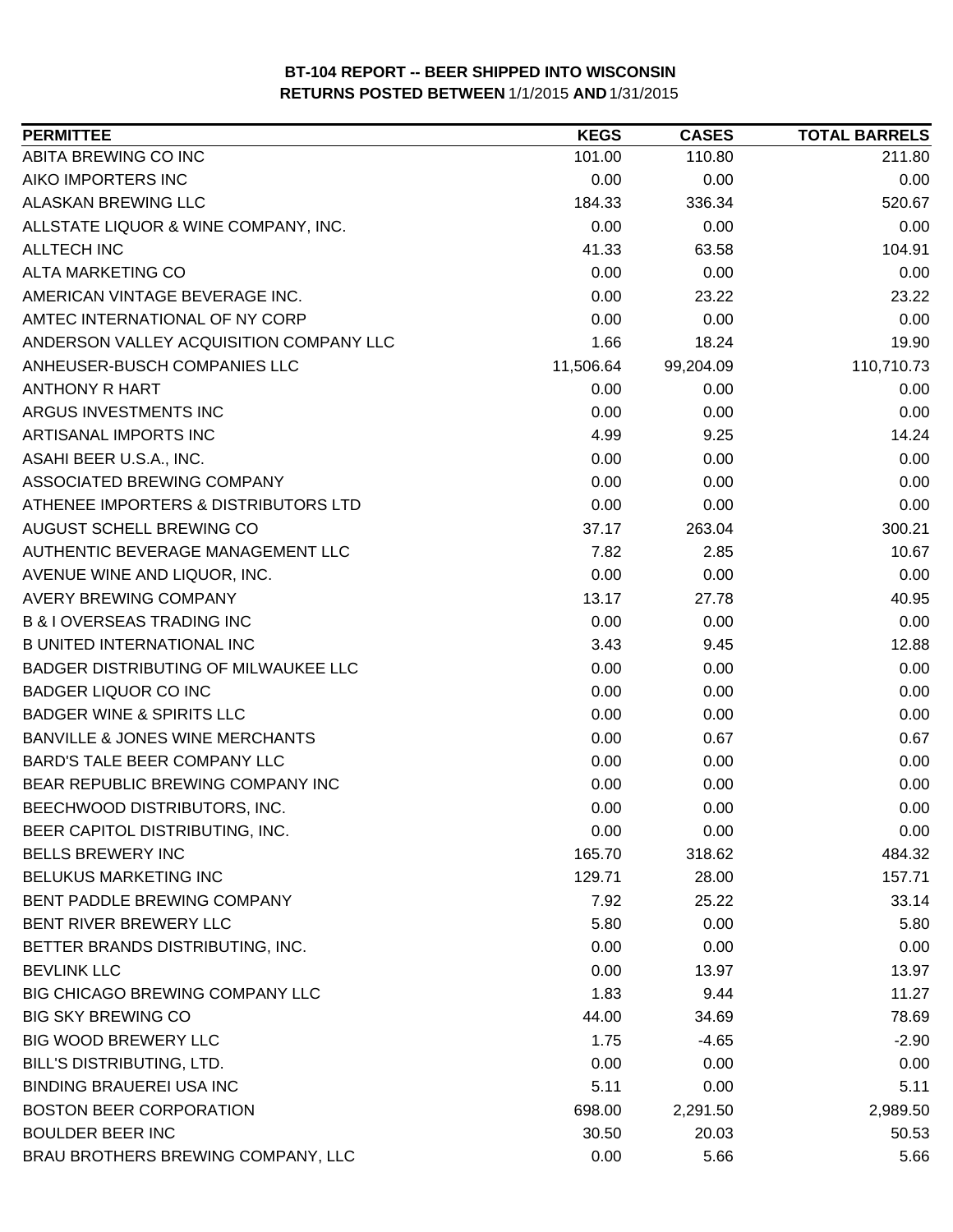| <b>PERMITTEE</b>                           | <b>KEGS</b> | <b>CASES</b> | <b>TOTAL BARRELS</b> |
|--------------------------------------------|-------------|--------------|----------------------|
| BRECKENRIDGE BREWERY OF COLORADO LLC       | 8.00        | 51.39        | 59.39                |
| <b>BRIAN EWING</b>                         | 22.68       | 49.86        | 72.54                |
| <b>BROWN-FORMAN CORPORATION</b>            | 0.00        | 68.96        | 68.96                |
| BURNING BROTHERS BREWING LLC               | 0.00        | 0.00         | 0.00                 |
| C.J.W., INC.                               | 0.00        | 0.00         | 0.00                 |
| <b>C2 IMPORTS LLC</b>                      | 0.00        | 0.00         | 0.00                 |
| CANAL STREET BREWING CO LLC                | 139.00      | 474.62       | 613.62               |
| CAPITOL-HUSTING COMPANY, INC.              | 0.00        | 0.00         | 0.00                 |
| CENTRAL BEER DISTRIBUTORS, INC.            | 0.00        | 0.00         | 0.00                 |
| CENTRAL BEER IMPORT & EXPORT INC           | 0.00        | 0.00         | 0.00                 |
| <b>CHATHAM IMPORTS INC</b>                 | 0.00        | 0.00         | 0.00                 |
| <b>CISCO BREWERS INC</b>                   | 0.00        | 0.00         | 0.00                 |
| <b>CKL CORPORATION</b>                     | 0.00        | 0.00         | 0.00                 |
| <b>COLD SPRING BREWING COMPANY</b>         | 0.00        | 0.00         | 0.00                 |
| <b>COMEBACK BREWING INC</b>                | 8.00        | 13.06        | 21.06                |
| CORONADO BREWING COMPANY INC               | 7.33        | 15.68        | 23.01                |
| CRAFT BREW ALLIANCE INC                    | 0.00        | 0.00         | 0.00                 |
| <b>CROWN IMPORTS LLC</b>                   | 0.00        | 6,675.83     | 6,675.83             |
| D&V INTERNATIONAL INC                      | 20.13       | 16.26        | 36.39                |
| DEAN DISTRIBUTING, INC.                    | 0.00        | 0.00         | 0.00                 |
| DEAN DISTRIBUTING, INC.                    | 0.00        | 0.00         | 0.00                 |
| DESCHUTES BREWERY INC                      | 61.65       | 131.61       | 193.26               |
| DESTIHL HOLDINGS LLC                       | 8.33        | 9.87         | 18.20                |
| DESTIHL LLC                                | 0.00        | 0.00         | 0.00                 |
| DETROIT RIVERTOWN BREWING LLC              | 7.33        | 15.68        | 23.01                |
| DIAGEO - GUINNESS USA INC.                 | 968.82      | 3,517.82     | 4,486.64             |
| DISCOUNT LIQUOR, INC.                      | 0.00        | 0.00         | 0.00                 |
| DOANE DISTRIBUTING, INC.                   | 0.00        | 0.00         | 0.00                 |
| DOGFISH HEAD CRAFT BREWERY INC             | 40.67       | 132.67       | 173.34               |
| DOLCE BEVERAGE GROUP LLC                   | 0.00        | 0.00         | 0.00                 |
| <b>DOYNA LTD</b>                           | 0.00        | 0.00         | 0.00                 |
| DUVEL MOORTGAT USA LTD                     | 13.84       | 51.59        | 65.43                |
| E & J GALLO WINERY                         | 0.00        | 260.96       | 260.96               |
| EASTERN LIQUORS USA INC                    | 0.00        | 0.00         | 0.00                 |
| EL DORADO BEVERAGE CO                      | 0.00        | 10.48        | 10.48                |
| EPIC BREWING COMPANY LLC                   | 19.75       | 44.19        | 63.94                |
| EPIC BREWING COMPANY LLC                   | 0.00        | 0.00         | 0.00                 |
| EUROBREW INC                               | 13.11       | 4.79         | 17.90                |
| FABIANO BROTHERS - WISCONSIN LLC           | 0.00        | 0.00         | 0.00                 |
| <b>FIRESTONE WALKER LLC</b>                | 0.00        | 0.00         | 0.00                 |
| FLANIGAN DISTRIBUTING OF DOOR COUNTY, INC. | 0.00        | 0.00         | 0.00                 |
| FLAT EARTH HOLDINGS LLC                    | 0.25        | 0.27         | 0.52                 |
| FLYING DOG BREWERY LLLP                    | 0.00        | 0.00         | 0.00                 |
| FOUR SEASONS BEER DISTRIBUTORS INC         | 0.00        | 0.00         | 0.00                 |
| FOUR SIDES IMPORT COMPANY                  | 0.00        | 1.87         | 1.87                 |
|                                            |             |              |                      |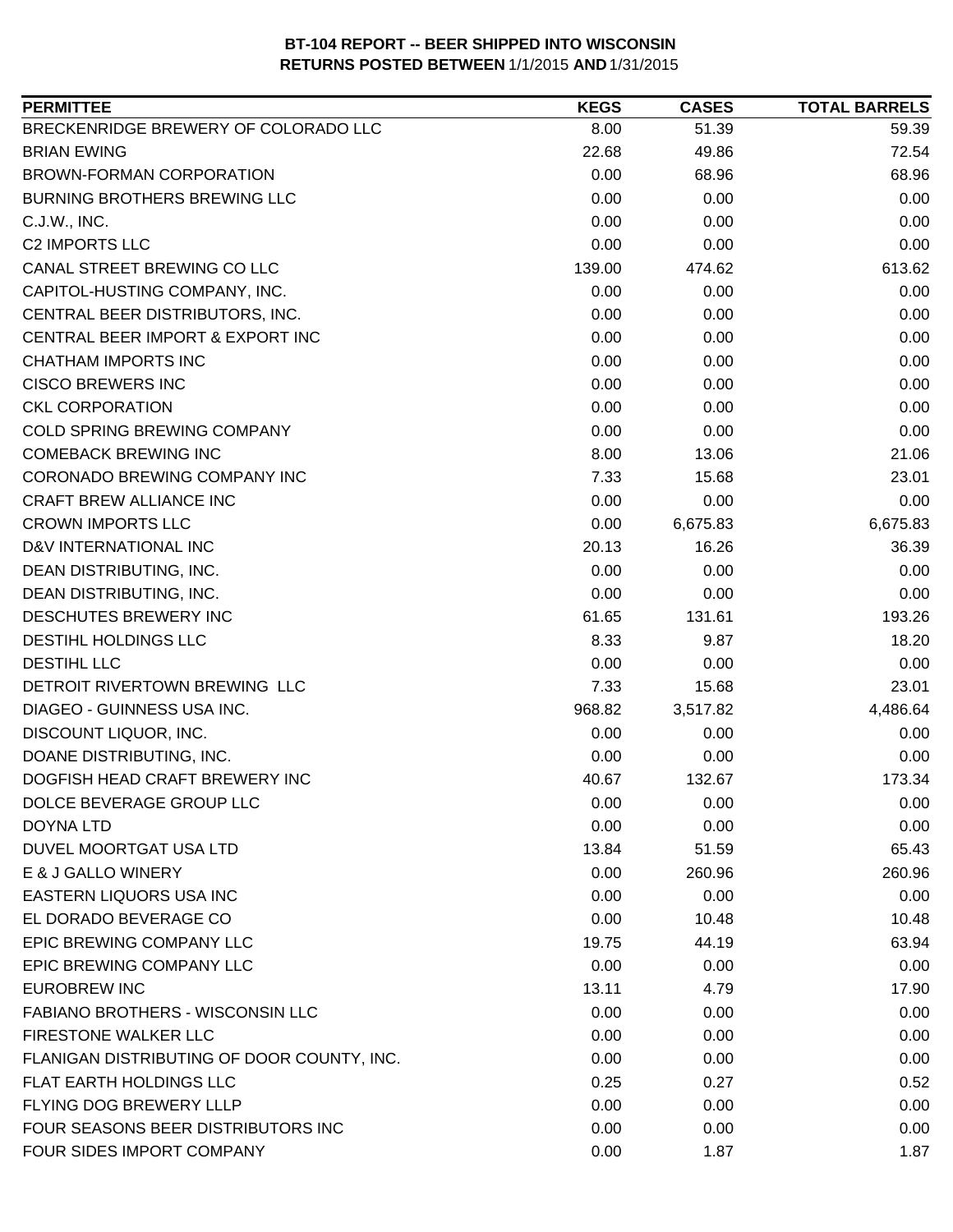| 0.00<br>0.00<br>0.00<br>0.00<br>0.00<br>0.00<br>0.00<br>0.00<br>0.00<br>0.00<br>0.00<br>0.00<br>0.00<br>0.00<br>0.00<br>0.00<br>5.30<br>5.30<br>0.00<br>0.00<br>0.00<br>0.00<br>0.00<br>0.00<br>0.00<br>0.00<br>0.00<br>0.00<br>0.00<br>0.00<br>0.00<br>0.00<br>0.00<br>0.00<br>0.00<br>0.00<br>0.00<br>0.00<br>0.00<br>0.00<br>0.00<br>0.00<br>0.00<br>0.00<br>0.00<br>0.00<br>0.00<br>0.00<br>0.00<br>0.00<br>0.00<br>0.00<br>0.00<br>0.00<br>0.00<br>0.00<br>0.00<br>47.43<br>77.88<br>30.45<br>0.00<br>4.06<br>4.06<br>0.00<br>4.52<br>4.52<br>0.00<br>12.20<br>12.20<br>0.00<br>0.00<br>0.00<br>0.00<br>0.00<br>0.00<br>0.00<br>0.00<br>0.00<br>2,399.40<br>2,587.60<br>188.20<br>0.00<br>1.60<br>1.60<br>HENDRICKS BEVERAGE, INC.<br>0.00<br>0.00<br>0.00<br>0.00<br>0.00<br>0.00<br>1.50<br>0.95<br>2.45<br>97.67<br>216.87<br>314.54<br>0.00<br>0.00<br>0.00<br>0.00<br>0.00<br>0.00<br>0.00<br>0.00<br>0.00<br><b>JAW PROPERTIES LLC</b><br>0.00<br>0.00<br>0.00<br>1.00<br>9.63<br>10.63<br>0.00<br>0.00<br>0.00<br>0.00<br>0.00<br>0.00<br>0.00<br>0.00<br>0.00<br>JOHNSON DISTRIBUTING, INC.<br>0.00<br>0.00<br>0.00 | <b>PERMITTEE</b>                      | <b>KEGS</b> | <b>CASES</b> | <b>TOTAL BARRELS</b> |
|----------------------------------------------------------------------------------------------------------------------------------------------------------------------------------------------------------------------------------------------------------------------------------------------------------------------------------------------------------------------------------------------------------------------------------------------------------------------------------------------------------------------------------------------------------------------------------------------------------------------------------------------------------------------------------------------------------------------------------------------------------------------------------------------------------------------------------------------------------------------------------------------------------------------------------------------------------------------------------------------------------------------------------------------------------------------------------------------------------------------------------|---------------------------------------|-------------|--------------|----------------------|
|                                                                                                                                                                                                                                                                                                                                                                                                                                                                                                                                                                                                                                                                                                                                                                                                                                                                                                                                                                                                                                                                                                                                  | FRANK BEER DISTRIBUTORS, INC.         |             |              |                      |
|                                                                                                                                                                                                                                                                                                                                                                                                                                                                                                                                                                                                                                                                                                                                                                                                                                                                                                                                                                                                                                                                                                                                  | FRANK BEER SOUTH LLC                  |             |              |                      |
|                                                                                                                                                                                                                                                                                                                                                                                                                                                                                                                                                                                                                                                                                                                                                                                                                                                                                                                                                                                                                                                                                                                                  | FRANK LIQUOR COMPANY, INC.            |             |              |                      |
|                                                                                                                                                                                                                                                                                                                                                                                                                                                                                                                                                                                                                                                                                                                                                                                                                                                                                                                                                                                                                                                                                                                                  | FRANK LIQUORS OF LA CROSSE, INC.      |             |              |                      |
|                                                                                                                                                                                                                                                                                                                                                                                                                                                                                                                                                                                                                                                                                                                                                                                                                                                                                                                                                                                                                                                                                                                                  | FRANKENMUTH BREWING COMPANY           |             |              |                      |
|                                                                                                                                                                                                                                                                                                                                                                                                                                                                                                                                                                                                                                                                                                                                                                                                                                                                                                                                                                                                                                                                                                                                  | FRED R KARM JR                        |             |              |                      |
|                                                                                                                                                                                                                                                                                                                                                                                                                                                                                                                                                                                                                                                                                                                                                                                                                                                                                                                                                                                                                                                                                                                                  | FULTON STREET BREWERY LLC             |             |              |                      |
|                                                                                                                                                                                                                                                                                                                                                                                                                                                                                                                                                                                                                                                                                                                                                                                                                                                                                                                                                                                                                                                                                                                                  | <b>G K SKAGGS INC</b>                 |             |              |                      |
|                                                                                                                                                                                                                                                                                                                                                                                                                                                                                                                                                                                                                                                                                                                                                                                                                                                                                                                                                                                                                                                                                                                                  | GARY'S CORPORATION OF OAK CREEK       |             |              |                      |
|                                                                                                                                                                                                                                                                                                                                                                                                                                                                                                                                                                                                                                                                                                                                                                                                                                                                                                                                                                                                                                                                                                                                  | GB SALES MILWAUKEE, INC.              |             |              |                      |
|                                                                                                                                                                                                                                                                                                                                                                                                                                                                                                                                                                                                                                                                                                                                                                                                                                                                                                                                                                                                                                                                                                                                  | <b>GELOSO BEVERAGE GROUP LLC</b>      |             |              |                      |
|                                                                                                                                                                                                                                                                                                                                                                                                                                                                                                                                                                                                                                                                                                                                                                                                                                                                                                                                                                                                                                                                                                                                  | <b>GENERAL BEER DISTRIBUTORS CO.</b>  |             |              |                      |
|                                                                                                                                                                                                                                                                                                                                                                                                                                                                                                                                                                                                                                                                                                                                                                                                                                                                                                                                                                                                                                                                                                                                  | <b>GENERAL BEER-NORTHEAST INC</b>     |             |              |                      |
|                                                                                                                                                                                                                                                                                                                                                                                                                                                                                                                                                                                                                                                                                                                                                                                                                                                                                                                                                                                                                                                                                                                                  | <b>GENERAL BEER-NORTHEAST INC</b>     |             |              |                      |
|                                                                                                                                                                                                                                                                                                                                                                                                                                                                                                                                                                                                                                                                                                                                                                                                                                                                                                                                                                                                                                                                                                                                  | GENERAL BEER-NORTHWEST, INC.          |             |              |                      |
|                                                                                                                                                                                                                                                                                                                                                                                                                                                                                                                                                                                                                                                                                                                                                                                                                                                                                                                                                                                                                                                                                                                                  | GENERAL BEER-NORTHWEST, INC.          |             |              |                      |
|                                                                                                                                                                                                                                                                                                                                                                                                                                                                                                                                                                                                                                                                                                                                                                                                                                                                                                                                                                                                                                                                                                                                  | GENERAL BEVERAGE SALES CO- OSHKOSH    |             |              |                      |
|                                                                                                                                                                                                                                                                                                                                                                                                                                                                                                                                                                                                                                                                                                                                                                                                                                                                                                                                                                                                                                                                                                                                  | GENERAL BEVERAGE SALES CO.            |             |              |                      |
|                                                                                                                                                                                                                                                                                                                                                                                                                                                                                                                                                                                                                                                                                                                                                                                                                                                                                                                                                                                                                                                                                                                                  | GENERAL BEVERAGE SALES CO.- MILWAUKEE |             |              |                      |
|                                                                                                                                                                                                                                                                                                                                                                                                                                                                                                                                                                                                                                                                                                                                                                                                                                                                                                                                                                                                                                                                                                                                  | <b>GFBC INC</b>                       |             |              |                      |
|                                                                                                                                                                                                                                                                                                                                                                                                                                                                                                                                                                                                                                                                                                                                                                                                                                                                                                                                                                                                                                                                                                                                  | <b>GLOBAL VILLAGE IMPORTS LLC</b>     |             |              |                      |
|                                                                                                                                                                                                                                                                                                                                                                                                                                                                                                                                                                                                                                                                                                                                                                                                                                                                                                                                                                                                                                                                                                                                  | <b>GREGORY S HARDMAN</b>              |             |              |                      |
|                                                                                                                                                                                                                                                                                                                                                                                                                                                                                                                                                                                                                                                                                                                                                                                                                                                                                                                                                                                                                                                                                                                                  | <b>GTBC LLC</b>                       |             |              |                      |
|                                                                                                                                                                                                                                                                                                                                                                                                                                                                                                                                                                                                                                                                                                                                                                                                                                                                                                                                                                                                                                                                                                                                  | H C FOODS CO LTD                      |             |              |                      |
|                                                                                                                                                                                                                                                                                                                                                                                                                                                                                                                                                                                                                                                                                                                                                                                                                                                                                                                                                                                                                                                                                                                                  | <b>HALES ALES LTD</b>                 |             |              |                      |
|                                                                                                                                                                                                                                                                                                                                                                                                                                                                                                                                                                                                                                                                                                                                                                                                                                                                                                                                                                                                                                                                                                                                  | HARVEST MOON BREWING LLP              |             |              |                      |
|                                                                                                                                                                                                                                                                                                                                                                                                                                                                                                                                                                                                                                                                                                                                                                                                                                                                                                                                                                                                                                                                                                                                  | HEINEKEN USA INCORPORATED             |             |              |                      |
|                                                                                                                                                                                                                                                                                                                                                                                                                                                                                                                                                                                                                                                                                                                                                                                                                                                                                                                                                                                                                                                                                                                                  | <b>HELLAS IMPORT LTD</b>              |             |              |                      |
|                                                                                                                                                                                                                                                                                                                                                                                                                                                                                                                                                                                                                                                                                                                                                                                                                                                                                                                                                                                                                                                                                                                                  |                                       |             |              |                      |
|                                                                                                                                                                                                                                                                                                                                                                                                                                                                                                                                                                                                                                                                                                                                                                                                                                                                                                                                                                                                                                                                                                                                  | <b>ILLYRIAN IMPORT INC</b>            |             |              |                      |
|                                                                                                                                                                                                                                                                                                                                                                                                                                                                                                                                                                                                                                                                                                                                                                                                                                                                                                                                                                                                                                                                                                                                  | INDEED BREWING COMPANY LLC            |             |              |                      |
|                                                                                                                                                                                                                                                                                                                                                                                                                                                                                                                                                                                                                                                                                                                                                                                                                                                                                                                                                                                                                                                                                                                                  | INDIAN PEAKS BREWING COMPANY          |             |              |                      |
|                                                                                                                                                                                                                                                                                                                                                                                                                                                                                                                                                                                                                                                                                                                                                                                                                                                                                                                                                                                                                                                                                                                                  | INDIAN RIVER BEVERAGE CORPORATION     |             |              |                      |
|                                                                                                                                                                                                                                                                                                                                                                                                                                                                                                                                                                                                                                                                                                                                                                                                                                                                                                                                                                                                                                                                                                                                  | IRL, INCORPORATED                     |             |              |                      |
|                                                                                                                                                                                                                                                                                                                                                                                                                                                                                                                                                                                                                                                                                                                                                                                                                                                                                                                                                                                                                                                                                                                                  | <b>JASON MARKKULA</b>                 |             |              |                      |
|                                                                                                                                                                                                                                                                                                                                                                                                                                                                                                                                                                                                                                                                                                                                                                                                                                                                                                                                                                                                                                                                                                                                  |                                       |             |              |                      |
|                                                                                                                                                                                                                                                                                                                                                                                                                                                                                                                                                                                                                                                                                                                                                                                                                                                                                                                                                                                                                                                                                                                                  | <b>JDZ INC</b>                        |             |              |                      |
|                                                                                                                                                                                                                                                                                                                                                                                                                                                                                                                                                                                                                                                                                                                                                                                                                                                                                                                                                                                                                                                                                                                                  | <b>JOHN J COLLETTI</b>                |             |              |                      |
|                                                                                                                                                                                                                                                                                                                                                                                                                                                                                                                                                                                                                                                                                                                                                                                                                                                                                                                                                                                                                                                                                                                                  | JOHNSON BROTHERS OF WISCONSIN INC     |             |              |                      |
|                                                                                                                                                                                                                                                                                                                                                                                                                                                                                                                                                                                                                                                                                                                                                                                                                                                                                                                                                                                                                                                                                                                                  | JOHNSON BROTHERS OF WISCONSIN INC     |             |              |                      |
|                                                                                                                                                                                                                                                                                                                                                                                                                                                                                                                                                                                                                                                                                                                                                                                                                                                                                                                                                                                                                                                                                                                                  |                                       |             |              |                      |
|                                                                                                                                                                                                                                                                                                                                                                                                                                                                                                                                                                                                                                                                                                                                                                                                                                                                                                                                                                                                                                                                                                                                  | JOM WINE & SPIRITS INC                | 0.00        | 3.39         | 3.39                 |
| 0.00<br>0.00<br>0.00                                                                                                                                                                                                                                                                                                                                                                                                                                                                                                                                                                                                                                                                                                                                                                                                                                                                                                                                                                                                                                                                                                             | JOSEPH JAMES BREWING CO INC           |             |              |                      |
| 0.00<br>0.00<br>0.00                                                                                                                                                                                                                                                                                                                                                                                                                                                                                                                                                                                                                                                                                                                                                                                                                                                                                                                                                                                                                                                                                                             | KAY BEER DISTRIBUTING, INC.           |             |              |                      |
| 47.99<br>31.00<br>16.99                                                                                                                                                                                                                                                                                                                                                                                                                                                                                                                                                                                                                                                                                                                                                                                                                                                                                                                                                                                                                                                                                                          | KEWEENAW BREWING CO LLC               |             |              |                      |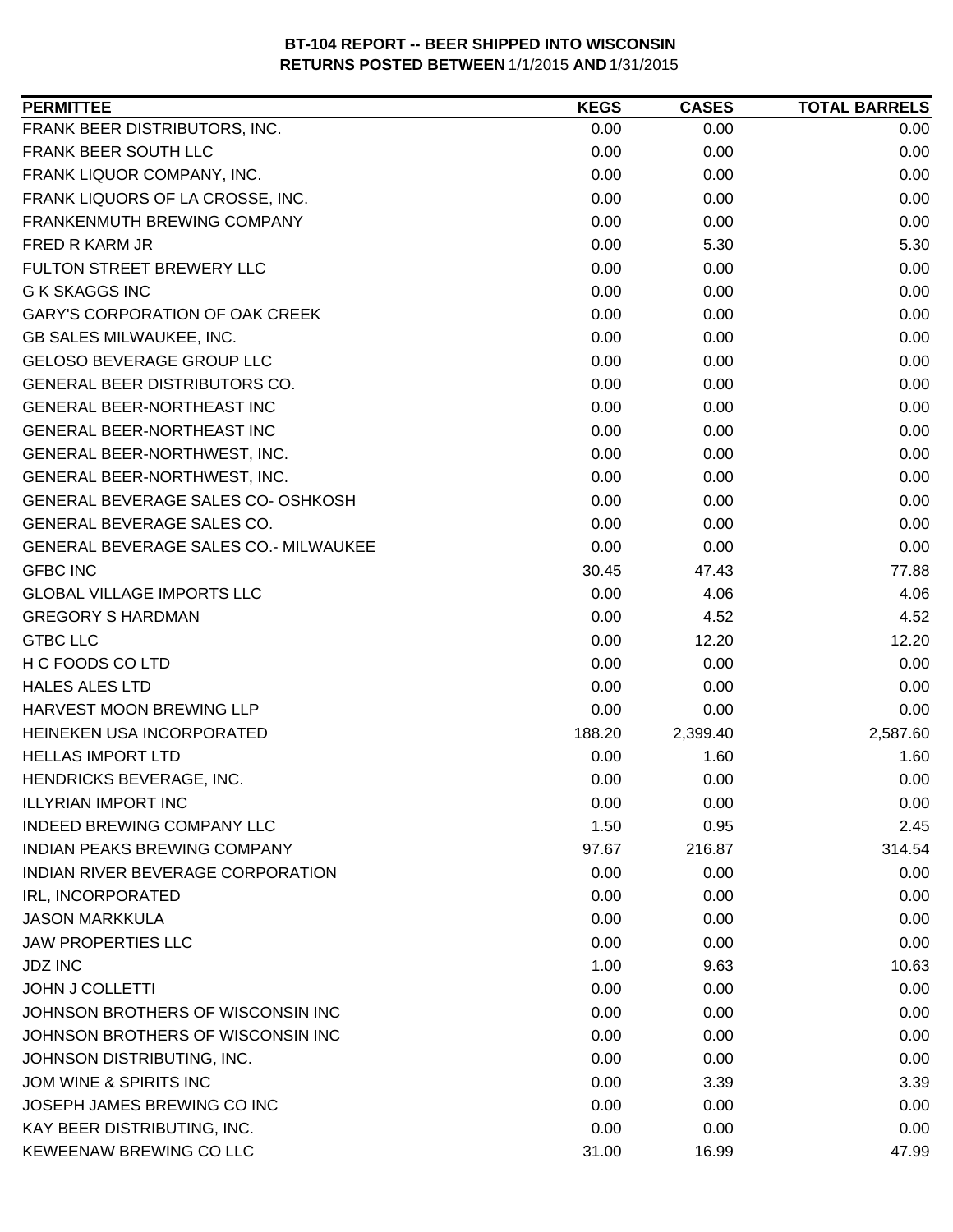| <b>PERMITTEE</b>                      | <b>KEGS</b> | <b>CASES</b> | <b>TOTAL BARRELS</b> |
|---------------------------------------|-------------|--------------|----------------------|
| KOJIMA & INTERNATIONAL ASSOCIATES INC | 0.00        | 0.00         | 0.00                 |
| <b>KROMBACHER USA LLC</b>             | 0.00        | 0.00         | 0.00                 |
| KYSELA PERE ET FILS LTD               | 0.00        | 0.00         | 0.00                 |
| LA CROSSE BEVERAGE LLC                | 0.00        | 0.00         | 0.00                 |
| LABATT USA OPERATING CO LLC           | 17.99       | 1,622.54     | 1,640.53             |
| <b>LAGUNITAS BREWING CO</b>           | 288.00      | 367.76       | 655.76               |
| LAKE SUPERIOR BREWING CO LLC          | 1.67        | 2.54         | 4.21                 |
| LARRY'S DISTRIBUTING CO., INC.        | 0.00        | 0.00         | 0.00                 |
| LEAMON MERCANTILE CO. CORP            | 0.00        | 0.00         | 0.00                 |
| LEE BEVERAGE OF WISCONSIN LLC         | 0.00        | 0.00         | 0.00                 |
| LEE BEVERAGE OF WISCONSIN LLC         | 0.00        | 0.00         | 0.00                 |
| LEFT COAST BREWING CO                 | 1.60        | 2.88         | 4.48                 |
| LIFT BRIDGE BREWING TECHNOLOGIES LLC  | 0.50        | 5.70         | 6.20                 |
| LOUIS GLUNZ BEER INC                  | 20.13       | 61.17        | 81.30                |
| <b>LUCID BREWING LLC</b>              | 1.50        | 0.73         | 2.23                 |
| MAD RIVER BREWING COMPANY INC         | 0.00        | 0.00         | 0.00                 |
| MANNEKEN-BRUSSEL IMPORTS INC          | 0.00        | 0.00         | 0.00                 |
| MARK ANTHONY BRANDS INC               | 0.00        | 149.92       | 149.92               |
| MASSACHUSETTS BEVERAGE ALLIANCE LLC   | 0.00        | 34.84        | 34.84                |
| <b>MATT BREWING CO INC</b>            | 0.00        | 0.00         | 0.00                 |
| MERCHANT DU VIN CORPORATION           | 11.38       | 110.99       | 122.37               |
| <b>MHW LTD</b>                        | 0.00        | 7.55         | 7.55                 |
| MICHAUD DISTRIBUTING INC              | 0.00        | 0.00         | 0.00                 |
| MID-WISCONSIN BEVERAGE, INC.          | 0.00        | 0.00         | 0.00                 |
| MILLER BEER OF THE NORTHWOODS, INC.   | 0.00        | 0.00         | 0.00                 |
| MILLERCOORS LLC                       | 869.75      | 8,453.54     | 9,323.29             |
| MILLERCOORS LLC                       | 1,604.80    | 8,524.86     | 10,129.66            |
| MILLSTREAM INVESTMENTS INC            | 0.00        | 0.00         | 0.00                 |
| MOR-DALL ENTERPRISES INC.             | 10.33       | 28.74        | 39.07                |
| <b>MORGAN IMPORTS LLC</b>             | 1.21        | 1.90         | 3.11                 |
| MOTHER LODE BREWING LLC               | 0.00        | 5.22         | 5.22                 |
| MOUNTAINEER HOLDINGS LLC              | 0.00        | 0.00         | 0.00                 |
| <b>MOYLANS BREWING CO LTD</b>         | 6.66        | 5.99         | 12.65                |
| MUTUAL WHOLESALE LIQUOR INC           | 0.00        | 0.00         | 0.00                 |
| <b>NDC SYSTEMS LP</b>                 | 93.22       | 0.00         | 93.22                |
| NEBRASKA BREWING CO INC               | 0.00        | 6.53         | 6.53                 |
| NEEDHAM DISTRIBUTING CO., INC.        | 0.00        | 0.00         | 0.00                 |
| NEW BELGIUM BREWING COMPANY INC       | 507.99      | 1,260.73     | 1,768.72             |
| NEW HOLLAND BREWING CO LLC            | 12.66       | 35.50        | 48.16                |
| NOELKE DISTRIBUTORS, INC.             | 0.00        | 0.00         | 0.00                 |
| NORTH COAST BREWING CO INC            |             |              |                      |
|                                       | 26.50       | 40.88        | 67.38                |
| NORTHWEST BEVERAGES, INC.             | 0.00        | 0.00         | 0.00                 |
| NOUVEAU VENTURES LLC                  | 0.00        | 0.00         | 0.00                 |
| ONION PUB & BREWERY INC               | 0.00        | 0.00         | 0.00                 |
| OREGON BREWING COMPANY INC            | 10.22       | 34.13        | 44.35                |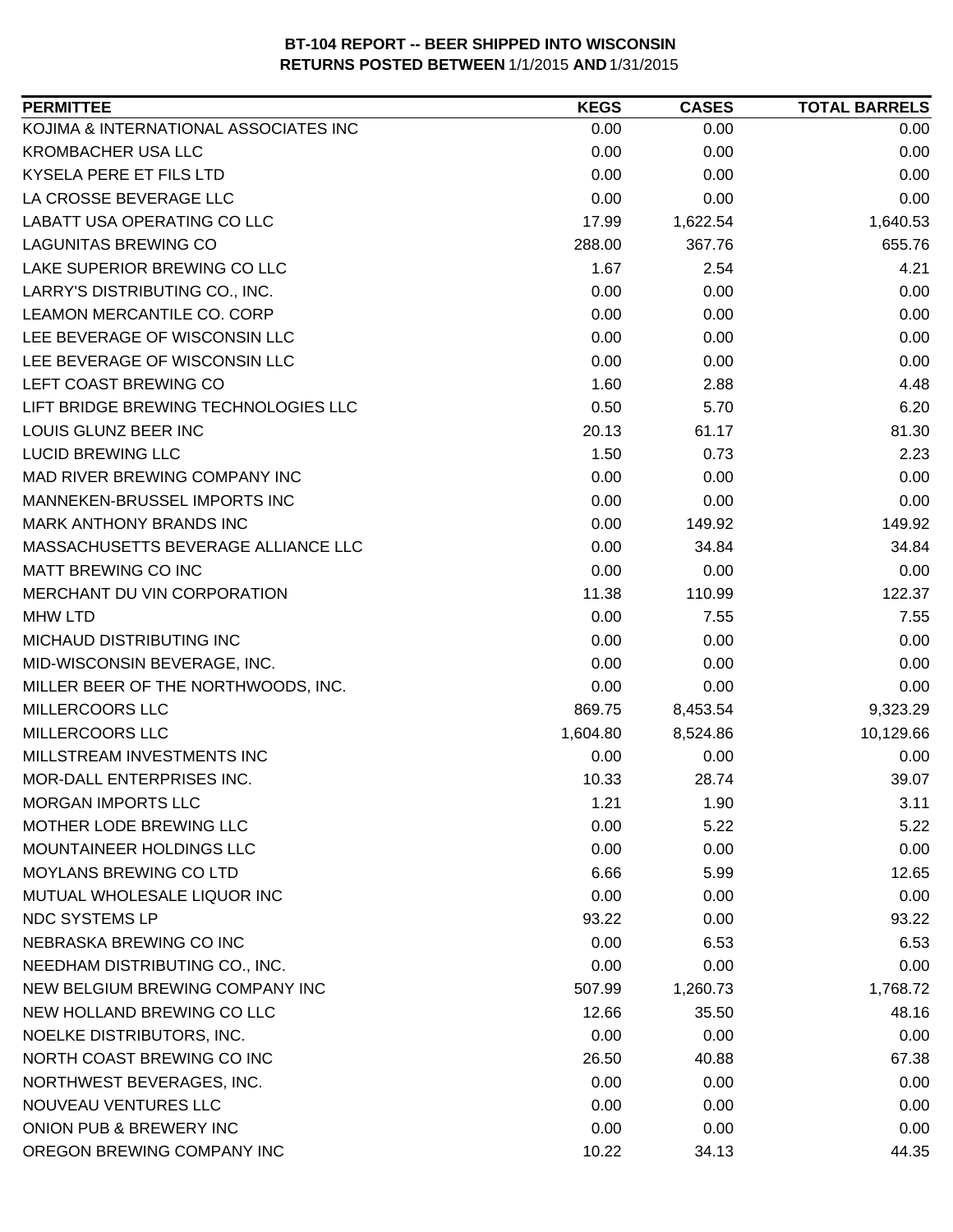| <b>PERMITTEE</b>                     | <b>KEGS</b> | <b>CASES</b> | <b>TOTAL BARRELS</b> |
|--------------------------------------|-------------|--------------|----------------------|
| OTT SCHWEITZER DISTRIBUTORSHIP, INC. | 0.00        | 0.00         | 0.00                 |
| PABST BREWING COMPANY                | 630.86      | 0.00         | 630.86               |
| PAMPA BEVERAGES LLC                  | 0.00        | 0.00         | 0.00                 |
| PARK RIDGE DISTRIBUTING, INC.        | 0.00        | 0.00         | 0.00                 |
| PATERNO IMPORTS LTD                  | 0.00        | 0.00         | 0.00                 |
| PAULANER USA LLC                     | 291.26      | 117.18       | 408.44               |
| PEAK ORGANIC BREWING CO LLC          | 0.00        | 0.00         | 0.00                 |
| PEHLER DISTRIBUTING, INC.            | 0.00        | 0.00         | 0.00                 |
| PERENNIAL PARTNERS LLC               | 13.34       | 8.76         | 22.10                |
| PETER M MESROBIAN                    | 0.00        | 0.00         | 0.00                 |
| PHIL KNUTSEN                         | 0.00        | 0.00         | 0.00                 |
| PHILLIPS WINE COMPANY                | 0.00        | 0.00         | 0.00                 |
| RANGE BEVERAGE, INCORPORATED         | 0.00        | 0.00         | 0.00                 |
| <b>RAVEN BRANDS INC</b>              | 0.00        | 0.00         | 0.00                 |
| <b>REINHARD PUCHERT</b>              | 0.00        | 0.00         | 0.00                 |
| RELETA BREWING COMPANY LLC           | 0.00        | 10.46        | 10.46                |
| RICHARD D KATECHIS                   | 49.52       | 84.10        | 133.62               |
| RIVER CITY DISTRIBUTING CO., INC.    | 0.00        | 0.00         | 0.00                 |
| ROCLAND WINE IMPORTS                 | 0.00        | 0.00         | 0.00                 |
| ROZANE B ZAMBRANO                    | 0.00        | 0.00         | 0.00                 |
| S & H INDEPENDENT PREMIUM BRANDS LLC | 356.46      | 0.00         | 356.46               |
| S. & S. DISTRIBUTING, INC.           | 0.00        | 0.00         | 0.00                 |
| S. & S. DISTRIBUTING, INC.           | 0.00        | 0.00         | 0.00                 |
| SABEMOS BEVERAGES LLC                | 0.00        | 0.00         | 0.00                 |
| SAPPORO USA INC                      | 0.00        | 21.31        | 21.31                |
| SARATOGA LIQUOR CO., INC.            | 0.00        | 0.00         | 0.00                 |
| SCHNEIDER DISTRIBUTING CO., INC.     | 0.00        | 0.00         | 0.00                 |
| SCUTTLEBUTT BREWING CO LLC           | 0.00        | 0.00         | 0.00                 |
| <b>SHANE WELCH</b>                   | 0.00        | 29.71        | 29.71                |
| SHELTON BROTHERS INC                 | 7.40        | 9.88         | 17.28                |
| SIERRA NEVADA BREWING COMPANY        | 73.24       | 873.32       | 946.56               |
| SINGHA NORTH AMERICA INC             | 0.00        | 0.00         | 0.00                 |
| SMUTTYNOSE BREWING CO INC            | 0.00        | 15.24        | 15.24                |
| SOLEMN OATH BREWERY LLC              | 25.99       | 0.00         | 25.99                |
| SOUTHERN TIER BREWING COMPANY II LLC | 31.83       | 119.76       | 151.59               |
| <b>SRB OPERATIONS LLC</b>            | 0.00        | 0.00         | 0.00                 |
| ST KILLIAN IMPORTING CO INC          | 6.14        | 82.98        | 89.12                |
| <b>SUMMIT BREWING COMPANY</b>        | 131.89      | 373.42       | 505.31               |
| SUPERIOR BEVERAGES LLC               | 0.00        | 0.00         | 0.00                 |
| <b>SURLY BREWING COMPANY</b>         | 8.00        | 0.00         | 8.00                 |
| SYLWESTER KOLAKOWSKI                 | 0.00        | 0.00         | 0.00                 |
| TABLEBLUFF BREWING CO INC            | 0.00        | 0.00         | 0.00                 |
| TALLGRASS BREWING COMPANY INC        | 15.48       | 51.86        | 67.34                |
| TEMPERANCE BEER COMPANY LLC          | 1.50        | 0.00         | 1.50                 |
| THE GAMBRINUS COMPANY                | 47.75       | 131.59       | 179.34               |